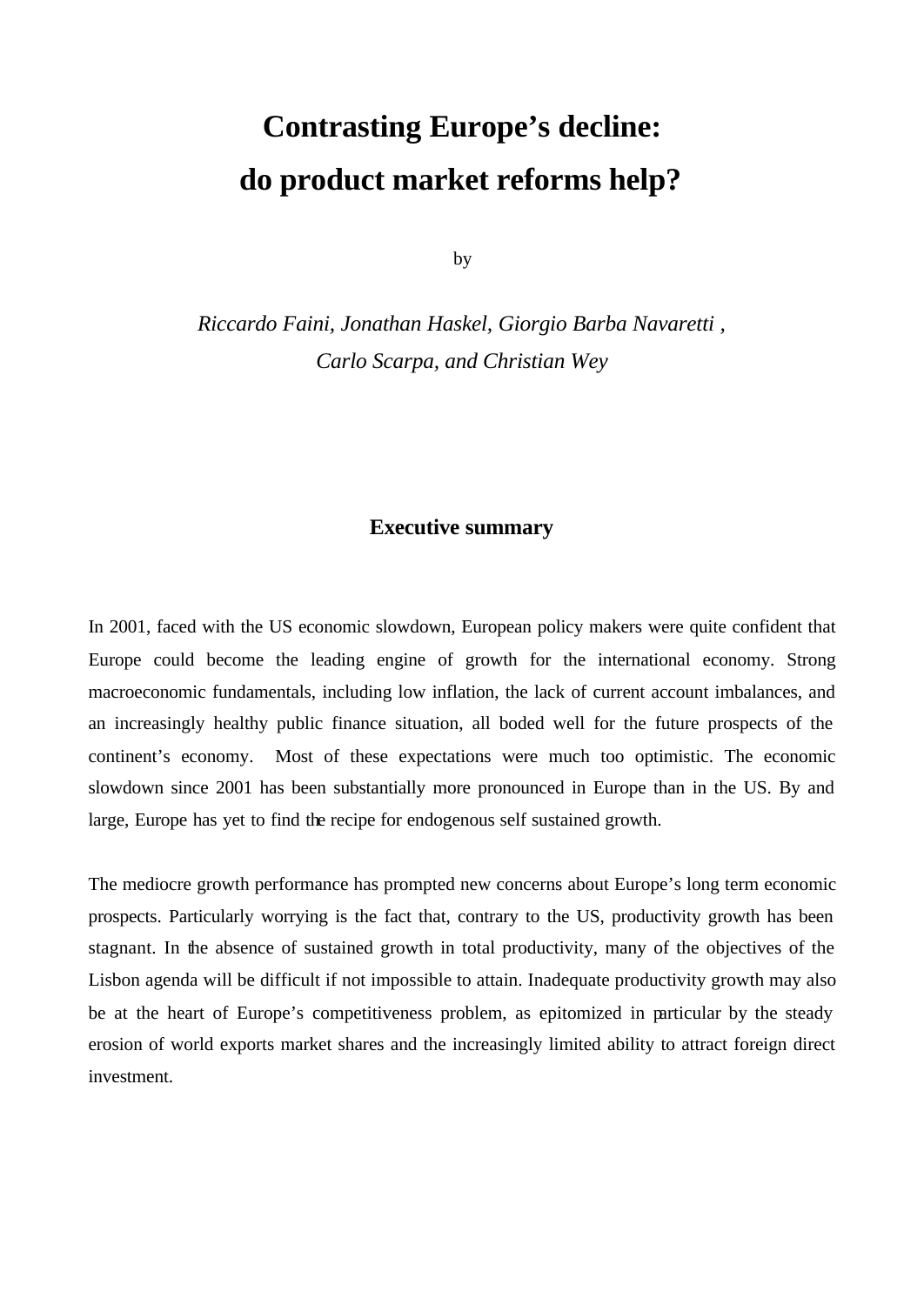### *Questions and their motives*

Do product market reforms have some bearing on Europe's poor growth and productivity record? This is the central question addressed by this report. There is considerable agreement that widespread rigidities in European markets are among the main culprits of Europe's growth record. So far, much of policy makers and public opinion attention has been devoted to the reform of labour markets and the pension system. Yet, pervasive inefficiencies and distortions are not limited to labour markets but are significant features of product markets as well. The tertiary sector accounts for most of the unfinished reform agenda.

The call for further liberalisation in services is however not always unanimous. There are often concerns that this process might entice job losses, lower investments in infrastructure and that the benefits of increased competition do not trickle down to final users through price reductions. Indeed, liberalisation is a difficult process, that many European countries have been able to implement only as a consequence of Directives of the European Commission. Sectoral specificities matter in determining the effects of liberalisation policies. These policies, besides their difficult path and implementation, do not have automatically positive effects on variables such as employment, investment and prices.

These concerns are often raised by interests groups, but may also find support in the theoretical literature that shows that increased competition may sometimes have perverse effects. For example, Aghion et al. (2003) argue that the relationship between market structure and innovation is hump shaped with either highly competitive or a highly concentrated environment fostering innovation. Also, if barriers to entry are not too high, a monopolistic firm may have a strong incentive to keep innovating simply to keep its potential competitors at bay and preserve its hefty monopolistic rents (Etro, 2004).

Notwithstanding these concerns, the overall consensus in the academic community and among policy makers is that the benefits of competition outweigh any eventual costs. Namely, the consensus rests on two key arguments. The first one is that well designed product markets reforms can play a key role in boosting productivity, as shown by recent OECD research (Nicoletti and Scarpetta, 2003). The second one is that many labour market rigidities are intrinsically linked to product market distortions (Blanchard and Giavazzi, 2003; Jean and Nicoletti, 2003; Bertola and Boeri, 2002). In particular, inefficient regulations typically generate economic rents that in turn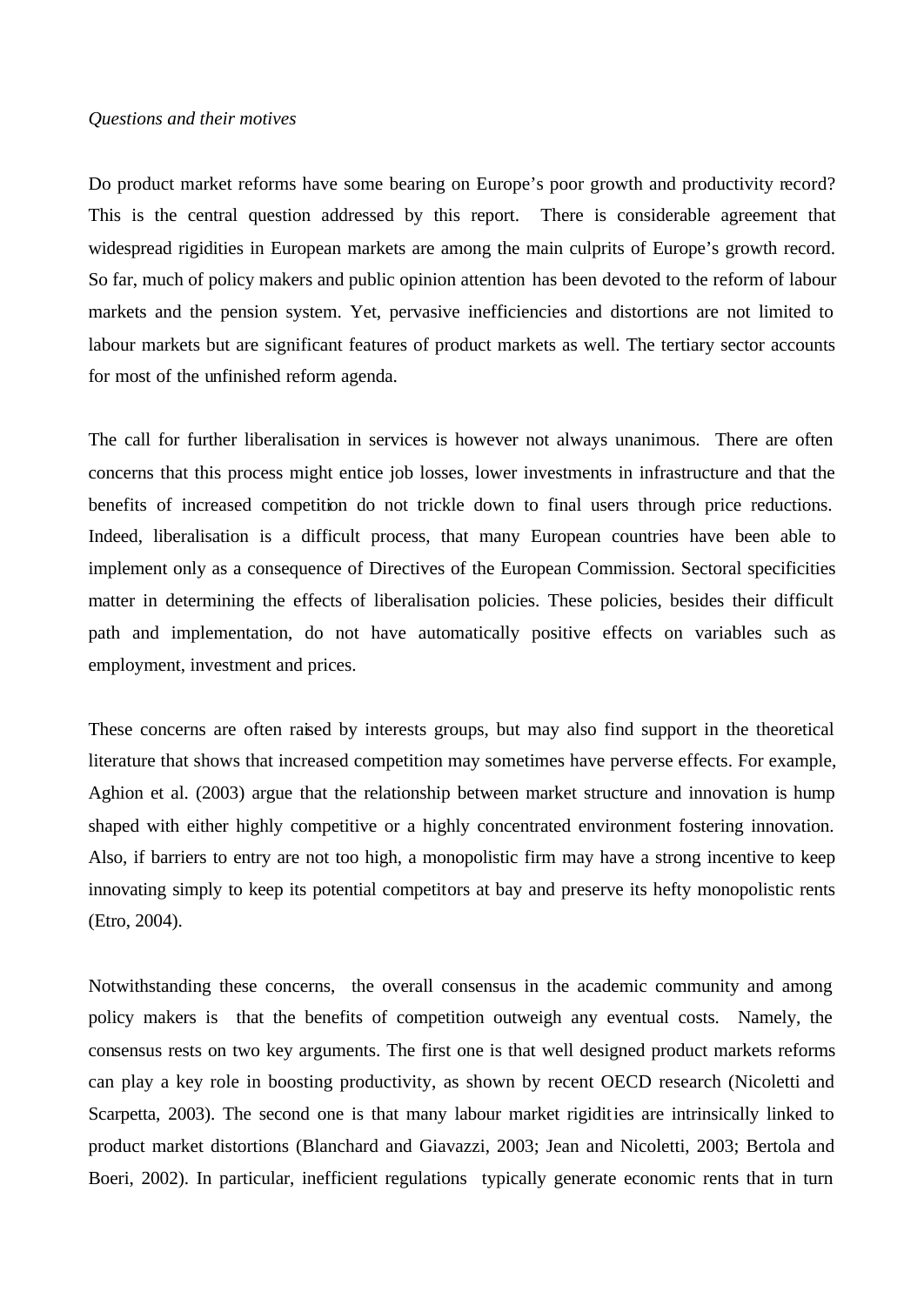foster additional labour market rigidities. Hence, reforming product markets may facilitate structural changes in labour markets as well.

Of comfort to these positions, the empirical evidence, while not fully unanimous, generally suggests that more competition raises productivity (see for example Nicoletti and Scarpetta, 2003). This evidence, however, often fails to take into account the comprehensive sets of factors that may affect the relationship between deregulation and productivity.

#### *What does the report do?*

In this report we therefore provide a further assessment on this issue. We proceed in two main directions. The first one is to take stock of reform efforts in key services in a number of European countries, by focussing on three case studies: Germany, Italy, and the UK. The choice of the sample is dictated by the need to consider a set of representative countries in the European arena as well as by the desire to focus on a sufficiently wide range of country experiences. The features and the effects of reforms will be examined for individual sectors, as regulatory issues and their effects are industry specific: the problems faced by network industries like energy or communications are completely different from those concerning business services, like accountants or lawyers. So far, most of the attention at the European level has focussed on the reform of the regulatory framework in the network industries. Other sectors, including the wholesale and the retail sectors as well as professional services, while quite crucial in terms of competitiveness and efficiency, have been somewhat less emphasized.

The second feature of this report is that it examines also the indirect effects of the tertiary sector as a supplier of key inputs for manufacturing. Generally, the debate on services is focussed on their effects on final consumption and input output linkages are seldom considered (see however Grillo, 2004, and Nicoletti and Scarpetta, 2003, for two noticeable exceptions). However, services account for an important share of total output value of other economic activities like manufacturing or agriculture. In this respect, the efficiency of the tertiary sector has important implication on the efficiency of overall economic activities.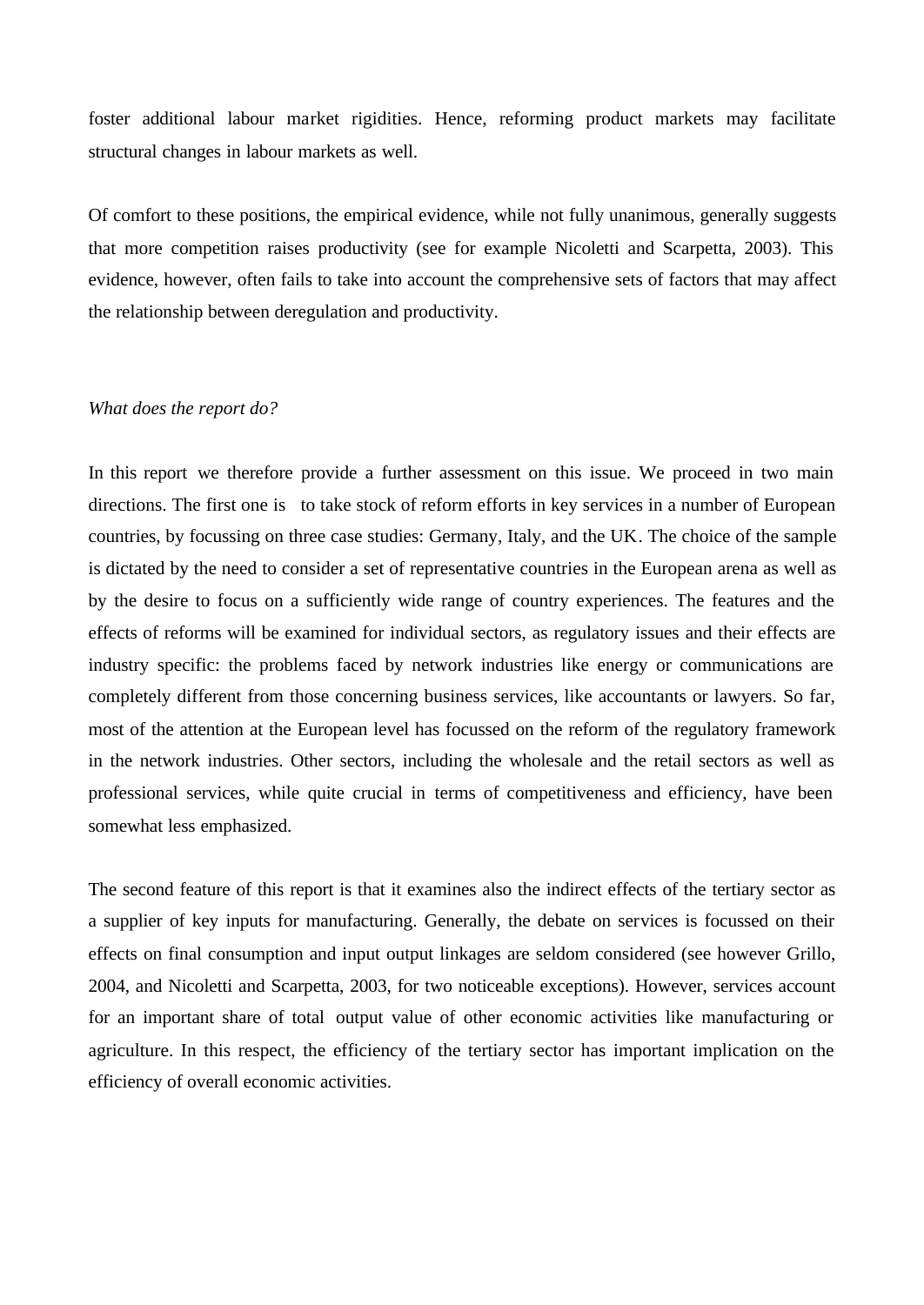## *Findings*

The key finding of the report is that, although reforms are difficult to implement and they do not always deliver the expected gains, particularly in the short term, deregulation of services in all the three countries analysed is found to be associated with faster productivity growth and competitiveness both in the service sector and in the rest of the economy. This latter result is largely due to the fact that services play a much more pervasive role in the overall economy than generally acknowledged, as they are fundamental inputs to most non-service activities like manufacturing and agriculture. Consequently, changes in efficiency, quality and costs of the services delivered trickle down in large competitive gains in the overall economy. The bottom line is that liberalization in services has the potential to bring large welfare gains and governments need to persevere in their effort to reform the service sector. In what follows we discuss these results in some detail.

*Liberalisation has positive direct effects on productivity in services, but does not always result in declining prices and employment gains.* Liberalisation seems to have positive effects on *productivity,* which – almost invariably because of a reduction in employment relative to excessively high levels – increases in all cases where its measurement is possible and reliable. Productivity may increase even well before privatisation and liberalisation, in anticipation of tightening market conditions.

As for *prices* and *employment*, the jury is not out yet. Prices decline and employment increases when liberalisation is actually successful in fostering competition. This happens either in naturally competitive industries, where regulation is simply a way to protect producers, or when technological progress allows entrants to offer new products or force the incumbent to be more innovative himself. Telecommunications are the key example of this virtuous pattern.

Effects are less on the positive side in other industries characterised by limited product and process innovations, where natural monopoly elements do not allow competitors to easily by-pass a strong incumbent. In general terms, prices did not decrease as much partly because of the limited competition that countries were able/willing to introduce. Also, liberalisation has taken place in sectors where prices were initially well below cost. Notwithstanding the continuation of subsidies, in sectors such as railways or water, market oriented reforms are bound to raise prices so as to fund investments. Finally, in energy sectors expectations on the effectiveness of reforms were probably excessive. Users' prices are still largely determined by fuel costs and taxation and massive investments are required to raise efficiency.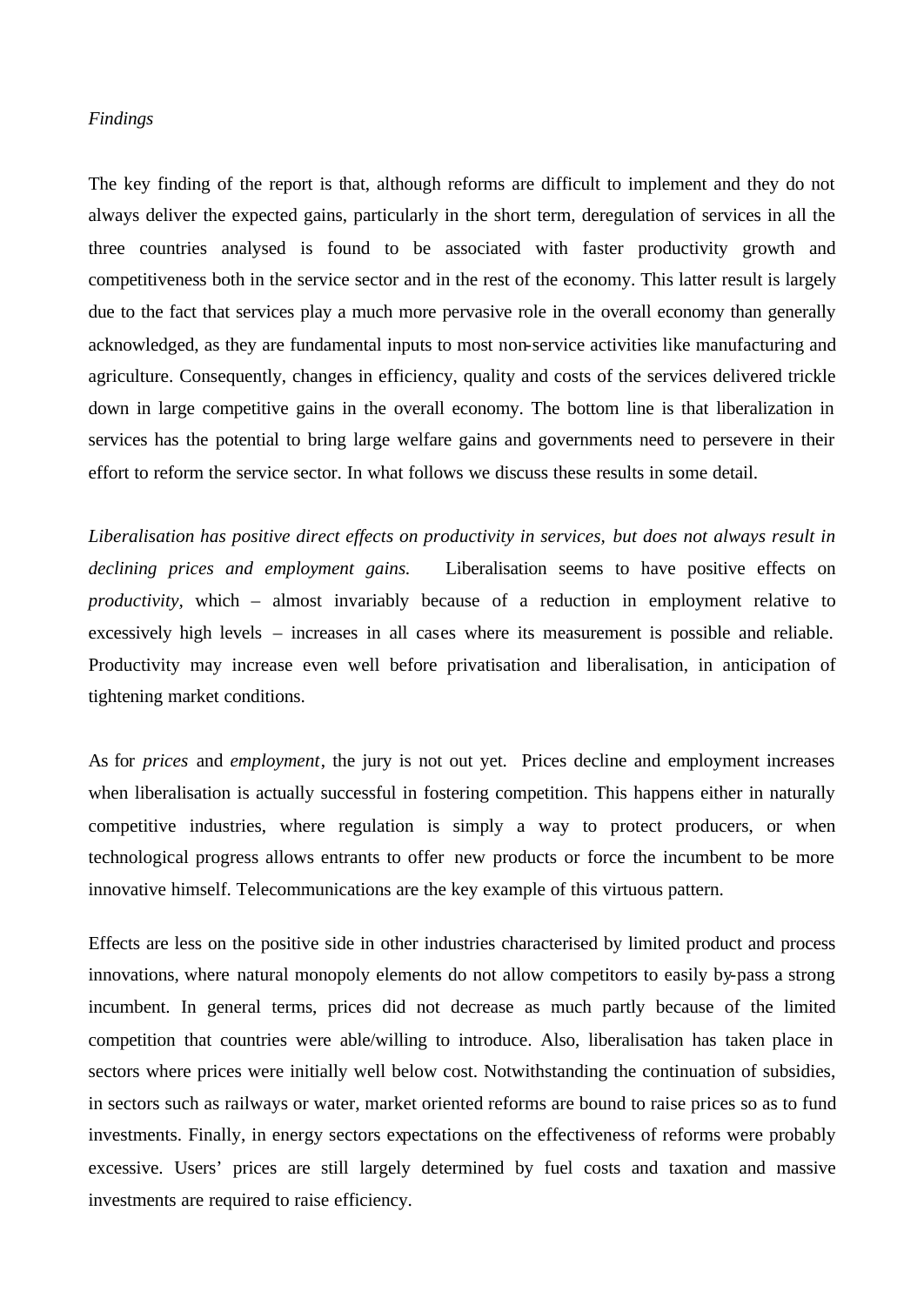*The tertiary sector plays a large and increasing role as provider of inputs in manufacturing and agriculture.* The benefits of product market reforms therefore go well beyond their direct sectoral impact. In particular, the tertiary sector provides a substantial share of intermediate inputs to manufacturing and plays therefore a key role in affecting industrial and more broadly economic competitiveness. Services are indeed increasingly business oriented and their efficiency can greatly affect the competitiveness of other sectors in the economy.

In this report we document the role of the tertiary sector as a supplier of key inputs for manufacturing. Input-output analysis is used to show that the increasing weight of services in employment and GDP reflects not only the shift in consumers demand toward services but also the greater weight of services as providers of inputs to other sectors of the economy. Services indeed increasingly cater to business. This is true for trade, energy, finance, and professional services.

Our analysis allows for both direct and indirect effects of input usage. Direct effects capture the costs that a given manufacturing sector A has to face for the services it uses as inputs. Indirect effects capture the further costs borne by sector A for services which are inputs to other manufacturing products that A uses as factors of production. When direct and indirect effects are taken into account, three key findings emerge. *First,* service inputs account on average for more than 40 percent of the value of production in other sectors. *Second,* this share has been steadily increasing since the mid eighties for the three sample countries. For example in the UK it rose from 25 percent in 1984 to 45 percent by the end of the nineties. This rise was faster and larger than the increase in the overall GDP weight of services. This increased from 62 % in 1970 to around 74% in 2000 in the US and from 52.2% to 70% in the EU-15 during the same period. *Third,* when we decompose the total share of the tertiary sector in the contribution of individual industrie s - network industries (transport, energy and telecommunications), trade (retail and wholesale), finance and other business activities (e.g. lawyers, accountants etc.) - we find that the contribution of each industry is broadly balanced. Interestingly professional services, which are often considered less important than network industries or finance, account for a substantial share (around 10 percent on average) in all three countries.

We also notice that while business oriented services are increasingly tradeables, they remain substantially less open than manufacturing. We show in the report that whereas import penetration, defined as the ratio of imports to domestic gross output, ranges between 23 percent and 43 percent in manufacturing it varies between 2 and 3 percent in services . This implies both that services are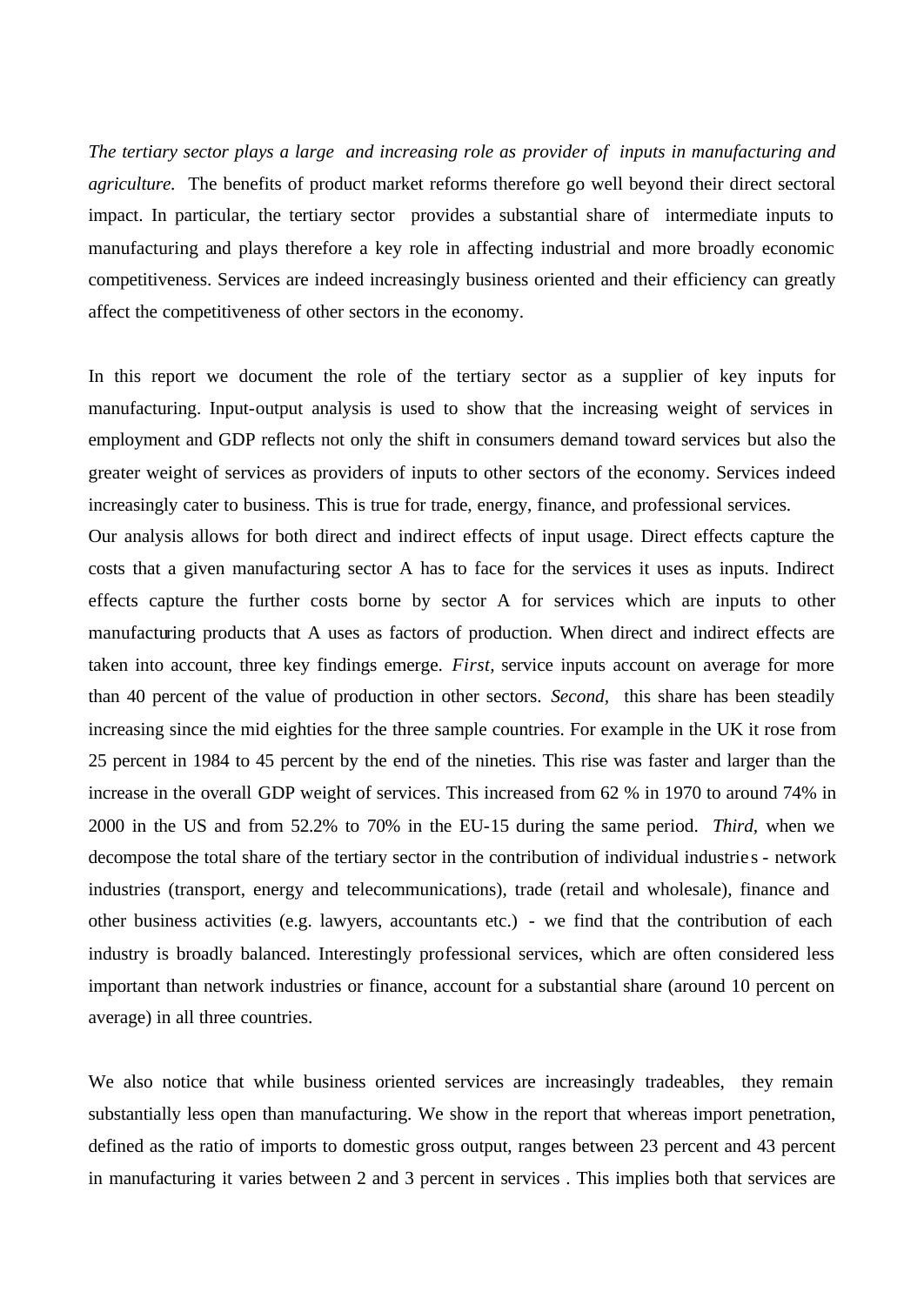not exposed to international competition and thus national regulations are the only effective channel to raise competition and also that activities using them as inputs cannot resort to cheaper imported alternatives.

*Widespread rigidities in the supply of key largely non tradeable inputs from the service sector discourage foreign direct investment* - and deprive therefore the host country from a number of beneficial externalities, like further gains in wages and productivity. The effectiveness of business services is a key factor in the location of multinational enterprises. FDI, whatever the reason for carrying them out (to enter new markets or to save on costs) need an efficient network of suppliers and producers' services. While traded inputs can be imported, non tradeable inputs – and we have seen that services are much less tradeable compared to goods - must be purchased locally. Their availability and their costs are therefore instrumental in affecting the investment decision of multinational corporations. Inefficient regulations that hamper the quality and the variety of business services are found to discourages foreign direct investment in all the sample countries.

*Services therefore are a key determinant of economic competitiveness.* High quality, efficient and competitively priced services carry strong cost savings for other sectors. Even when gains of reforms in the tertiary sector itself are small, they get magnified when indirect effects on the rest of the economy are also taken into account. Pervasive rigidities in much of the tertiary sector are likely to penalize manufacturing production, particularly in those sectors that are more exposed to international competition and to discourage foreign direct investment..

Overall, our results help to understand a number of stylized facts. We know that the UK is by far the least regulated country. However, at the beginning of the period, productivity growth in most manufacturing sectors was lower there than in either Germany or Italy. In the following few years, the UK productivity gap fell markedly, a fact that our estimates attribute to a favourable regulatory environment rather than more trivially to a simple country effect. In the end, therefore, it was most likely a better regulatory framework that allowed UK firms to more fully capture new technological opportunities or, more modestly, to escape the fate of declining productivity growth that has characterized many industries in Germany and in Italy.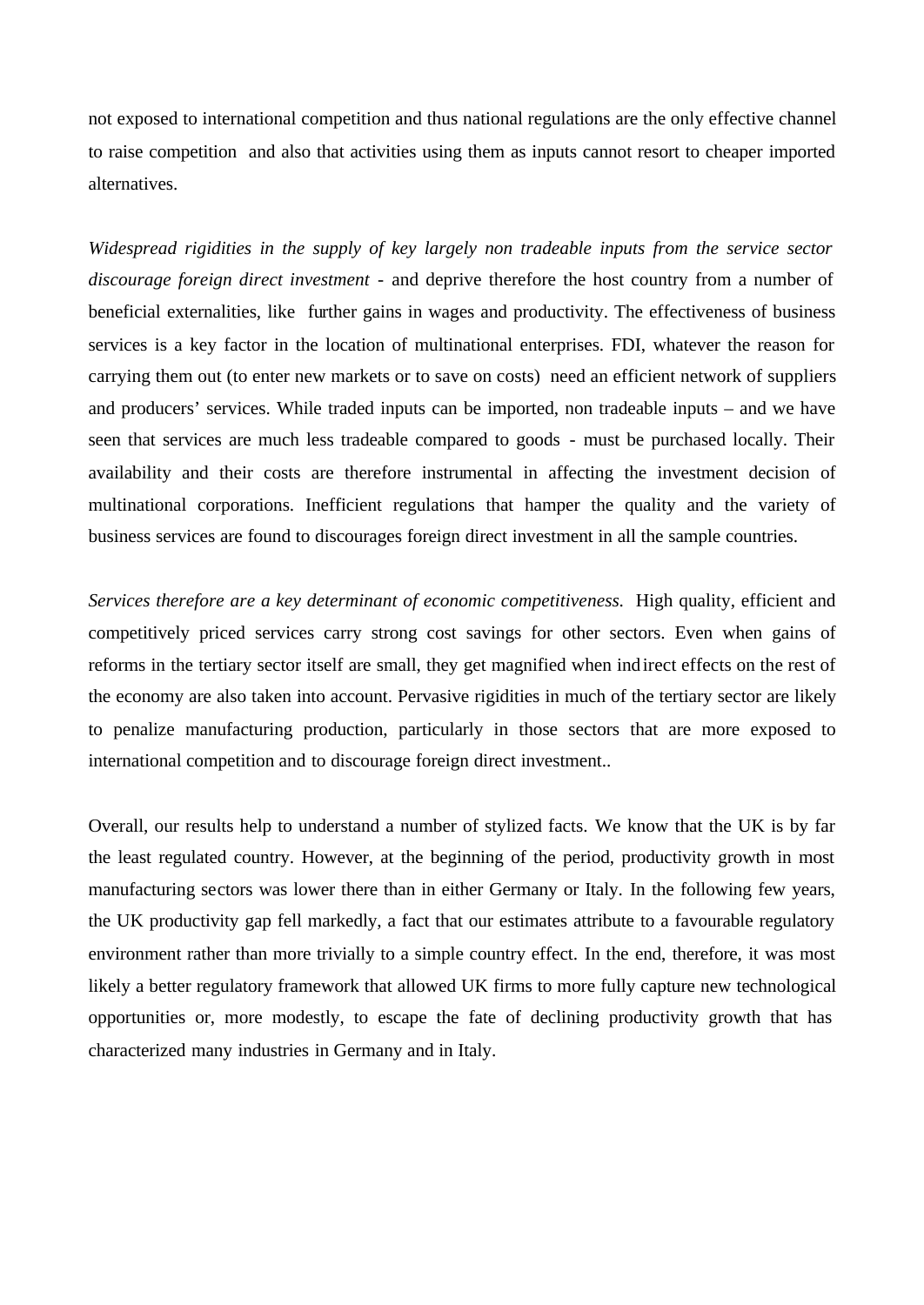## *Looking ahead*

Service liberalization has however met with strong resistance. There have been repeated calls for treating services differently. The need to provide universal service, in energy and telecoms, is often mentioned as a reason for such special and differential treatment. Other sectors – professional services in particular – have claimed that they should be granted an exception given the pervasiveness of informational asymmetries and the need to ensure quality for unprotected users. We are wholly unconvinced by these arguments. *First*, there is no evidence whatsoever that universal service obligation has been undermined by liberalization. *Second*, there is no reason why restrictions to competition will necessarily ensure higher quality. Actually, the opposite is likely to be true as suggested by both theory and empirical analysis. Similarly, informational asymmetries are not a unique feature of professional services. We see therefore no reasons why services, including professional services, should not be fully subject to competition laws.

In light of the many benefits associated with the liberalization of producers services, it is somewhat puzzling why national governments have not pushed the reform agenda in this sector more decisively. This political economy puzzle is addressed in the companion paper of Galasso et al. (2004). We offer nonetheless some simple speculations.

The evidence collected in this paper suggests that the short-run employment impact of liberalization may be unfavourable. For many sectors, the combination of pervasive overmanning, large productivity gains and inelastic demand meant that employment had to fall in the aftermath of liberalization. Moreover, sectoral employment losses are not always easily absorbed. If labour is at least to some extent sector specific, then some aggregate employment losses are virtually unavoidable. It is not too surprising therefore to find that liberalization is typically opposed by labour. Moreover, the support for liberalization may be further undermined by the fact that prices fell only moderately in the post liberalization period.

It is also surprising that support for liberalization has not been boosted by sectors using services as inputs. A standard result in the political economy of trade literature is that sectors that cater mainly to other producers have a harder time in getting protection. This argument may not fully apply to the case of services because users of services are more dispersed, and therefore less keen to mobilize in favour of liberalization, than users of intermediate goods. Also, our evidence shows how the total weight of services in the value of manufacturing production is substantially larger